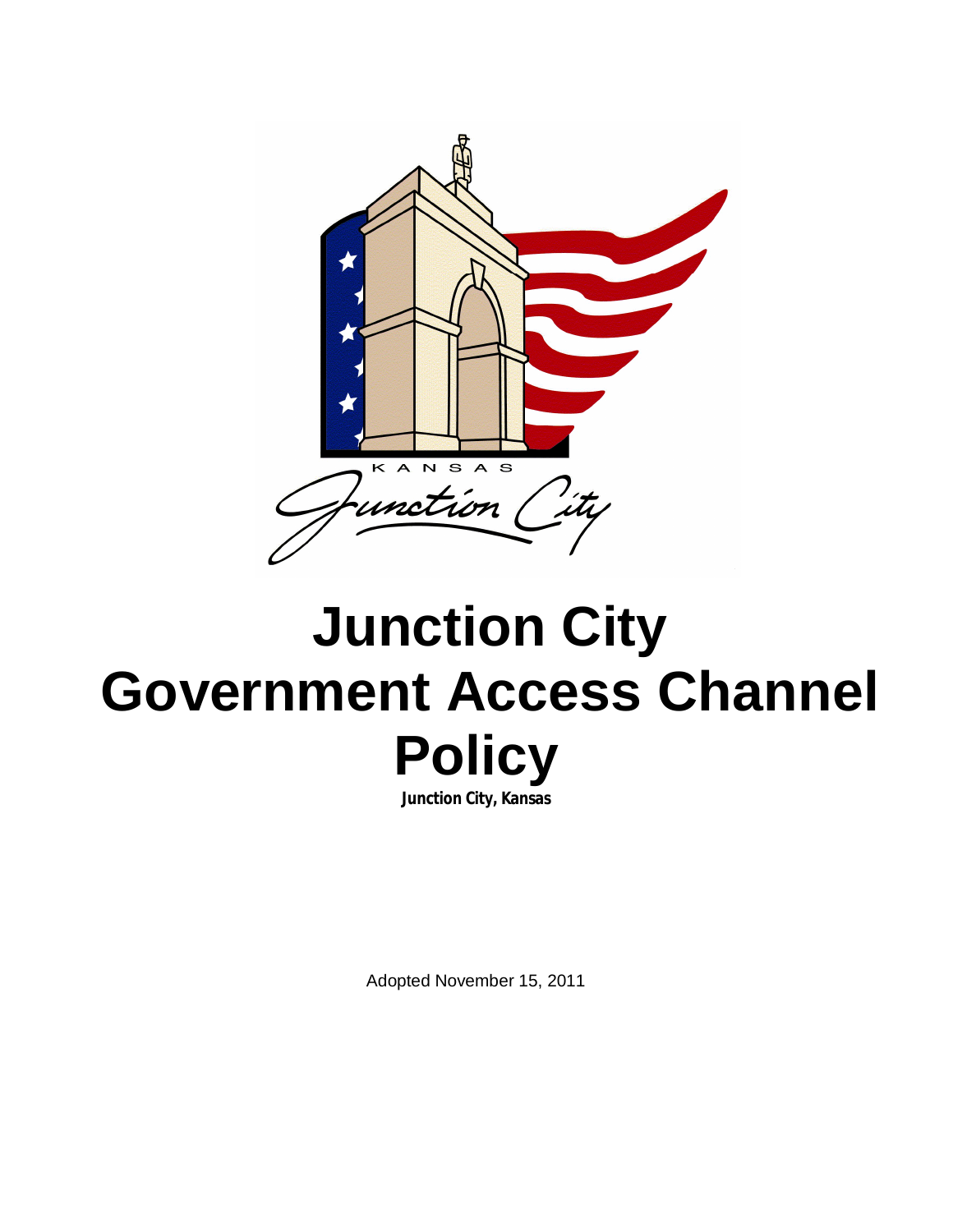## **TABLE OF CONTENTS**

- 1. Purpose of this Policy
- 2. Authority for the Channel
- 3. Definitions and Purpose of the GAC
- 4. Goals of the Channel
- 5. Eligibility for Use
- 6. Operational Procedures
- 7. Program Priorities
- 8. Editing Policies and Control
- 9. Scheduling
- 10. Program Guidelines and Restrictions
- 11. Compliance with Laws; Copyright
- 12. One Copy without Charge
- 13. Underwriting (Sponsorship) Guidelines
- 14. General Information
- 15. References
- 16. Underwriting Fees

## **1. PURPOSE OF THIS POLICY**

The purpose of this policy is to provide general guidelines and policy direction for the use of the City of Junction City Government Access Channel (GAC), which is Channel 3. The Cable Communications Policy Act of 1984, 47 U.S.C. Section 521 et seq. distinguishes public access from educational access and from government access. This document applies only to local government access.

# **2. AUTHORITY FOR THE CHANNEL**

Pursuant to Section 611 of the Communications Act, local franchising authorities may require cable operators to set aside channels for public, educational or governmental use. The City of Junction City, Kansas, Ordinance G-929 grants a non-exclusive franchise to Cox Communications Kansas, LLC. to operate and maintain a cable television, informational and communication services system within the City of Junction City. Within this ordinance, "M. Access Channel" is required.

The City under the City-granted franchise controls the GAC. Responsibility for developing policy and reviewing content for conformance with these guidelines lies with the City Manager, who administers the programming and operation of the cable channel through the Information Systems (IS) Department.

# **3. DEFINITIONS AND PURPOSE OF THE GAC**

Governmental access channels are used for programming by local government. In most jurisdictions, the franchising authority directly controls these channels. Unlike public and educational access channels, GACs have editorial rights to choose the content, format and subject of information broadcasted to the public. The City of Junction City has complete editorial control of the content and programming on the channel. The channel, therefore, is not a "public forum."

The primary purpose of the GAC is to provide local information from local perspectives and to educate citizens about the daily operations within local governments and community events such as performances and other events, which would heighten city morale and promote the community. The GAC is also used to promote City services, provide education, market accomplishments and promote local events. The GAC is part of the City's information distribution process and often fills a void in normal media coverage.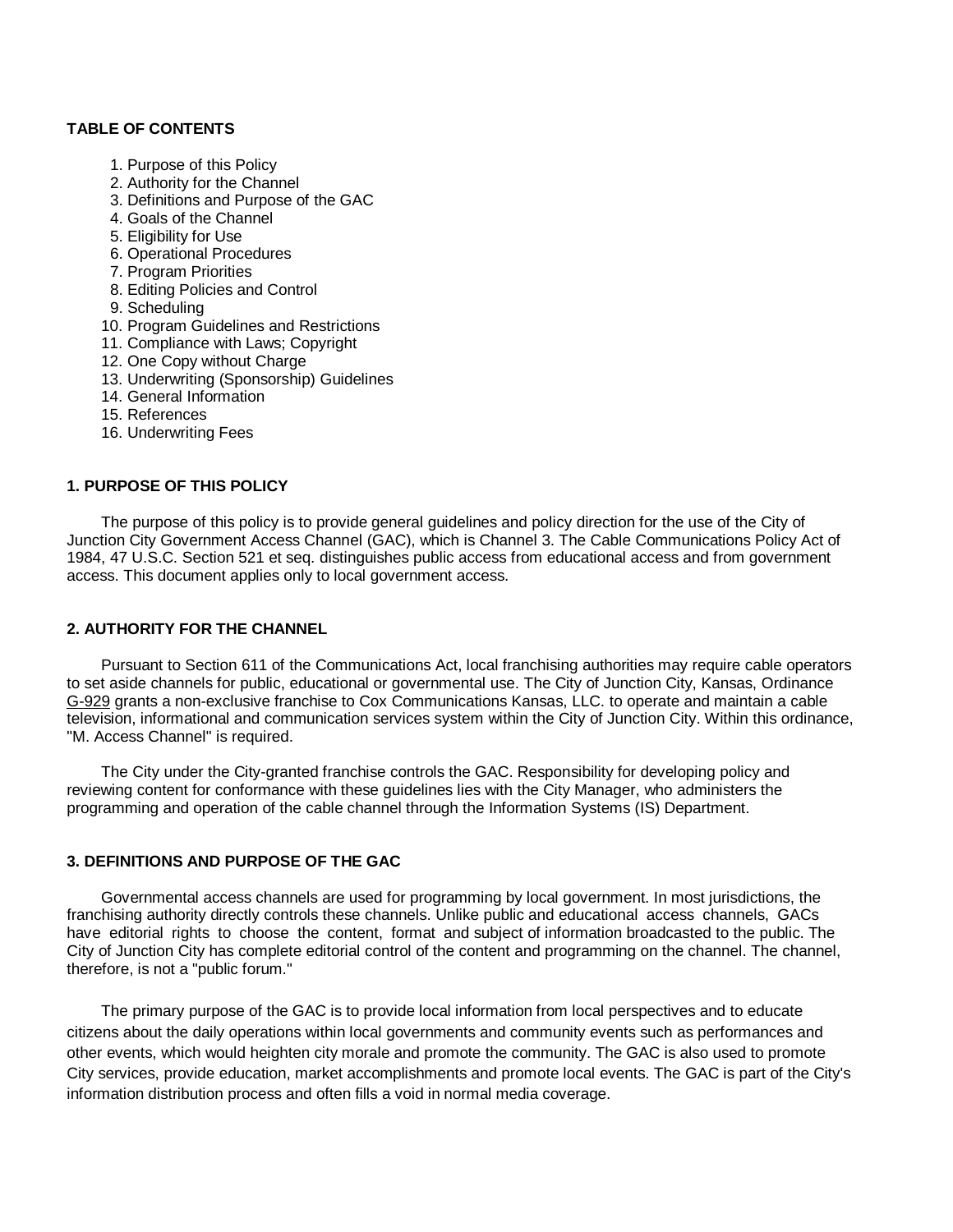## **4. GOALS OF THE CHANNEL**

The primary goal of the GAC is to identify, explain and promote the use of City services and to encourage interaction between City Government and Junction City citizens. Programming consists of any information relative to the operation of City services; explanations of functions of government; general information to the public relative to meetings; times, dates and places; emergency information as necessary and general announcements of current government events in the City. Programming may also include events such as coverage of City facility openings and recreational or cultural events held outside government facilities.

## **5. ELIGIBILITY FOR USE**

A. Only the Governing Body, the City Manager and the departments, boards, authorities and other offices that are under jurisdiction of the Governing Body or the City Manager are eligible to use the GAC, except as noted in this policy. These are referred to herein as eligible applicants.

B. Each eligible applicant may submit requests and proposals for programming which are appropriate to the guidelines set forth in this policy. All programming requests, as well as requests for production assistance, are subject to review and approval.

C. The GAC may provide public informational programming from other sources for scheduling if the programming meets the stated GAC guidelines.

#### **6. OPERATIONAL PROCEDURES**

A. All public meetings of the City Commission are authorized for broadcast. Live coverage of all City Commission meetings shall be from gavel to gavel, with no editing. Rebroadcast of meetings may be edited by GAC staff, without loss of content, barring any technical difficulties, for the convenience of the viewing audience.

B. Each eligible applicant may submit requests and proposals for programming. The programs may be locally produced. All programming requests are subject to review and approval by the IS Department. Any person who disagrees with a decision of the IS Department may request a review and determination by the City Manager. Decisions by the City Manager will be final.

C. Information for the GAC Bulletin Board (BB) can be submitted by any eligible applicant to the IT Department. If accepted, the IT Department will format and edit the information for inclusion on the GAC BB.

D. A daily programming schedule will be kept on file and will be made available to the public on the City web site (www.junctioncity-ks.gov) and, when possible, on the GAC.

E. The IS Department will maintain copies of all broadcast recordings for a period of one year, after which time they will be destroyed. Information displayed on the GAC Bulleting Board will be removed when the information is no longer relevant, or the event has past and will not be retained by the IS Department.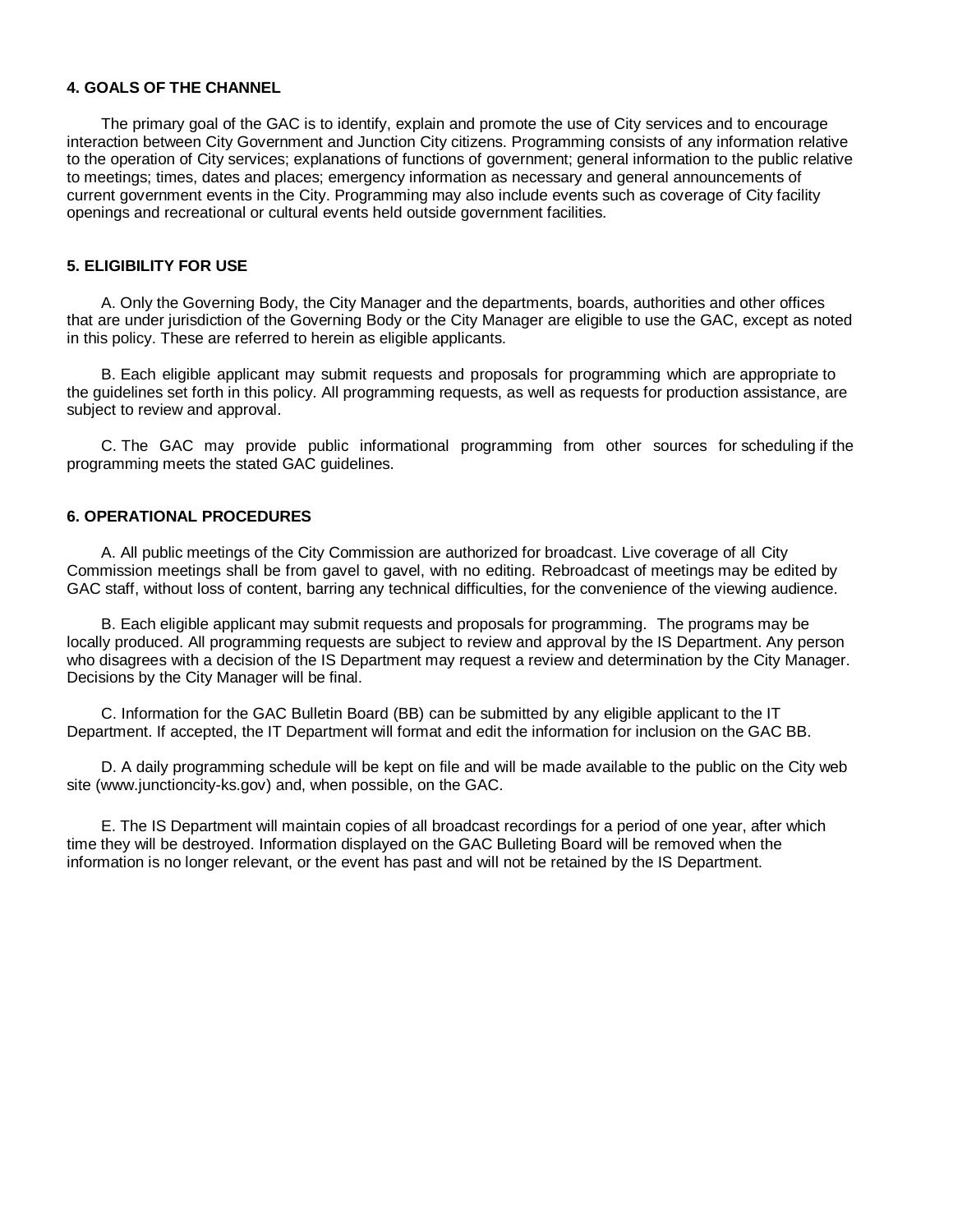## **7. PROGRAM PRIORITIES**

The following shall have priority on the channel.

A. An emergency affecting the City of Junction City residents.

B. Live broadcast of regular and special meetings (e.g. Public Hearings) of the Governing Body and Planning Commission.

C. Other programming on the GAC will be in the following order of priority:

a. Public affairs programs produced by the IS Department as authorized by the City Manager.

b. Programs produced by any other eligible applicant that inform viewers of City services, City policies and City projects to the extent approved by the Governing Body and the IS Department. The IS Department will determine the required format.

c. Programs produced by other government agencies and programming of a general government or public service nature provided the subject matter thereof is in accord with these guidelines. This shall not authorize public access or educational access.

d. Other community activities and events.

e. When the above are not scheduled, the GAC BB will play on the GAC.

## **8. EDITING POLICIES AND CONTROL**

The City reserves the right to modify or edit any and all programming.

A. No public meetings will be edited. Portions may be used as segments of other programming subject to approval of the IS Department provided these segments are not misleading. Replays of Governing Body meetings may be edited for the purpose of clarity and ease of viewing including the insertion of times and titles for specific agenda items.

B. Messages programmed for use on the GAC BB may be edited to provide clarity, to maximize the capacity of the system or for any other valid, specified reason. Bulletin board programming is wholly discretionary with the IS Department, but broadcast time, availability permitting, is not to be unreasonably withheld. The applicant for such programming must specify in writing the reasons that support the respective request and provide the IS Department with a written requested schedule for such programming.

# **9. SCHEDULING**

The IT Department will be responsible for coordinating and determining all scheduling on the GAC.

## **10. PROGRAM GUIDELINES AND RESTRICTIONS**

A. Programming shall be direct, non-editorial information regarding the operation and deliberations of City government. The GAC shall not be a political forum, nor support or oppose any policy, program or issue. The IS Department has final approval as to appropriate program content for the GAC, subject to the appeal provisions.

B. Except for GAC fundraising, the GAC shall not be available for any of the following:

a. Any advertising that promotes the sale of any commercial product or service. Non-commercial program underwriting is permitted, utilizing the underwriting guidelines outlined in this document.

b. Any endorsement for or opposition to any consumer product or service.

c. Any information concerning any lottery, gift enterprise or similar promotion offering prizes based in whole or in part upon lot or chance.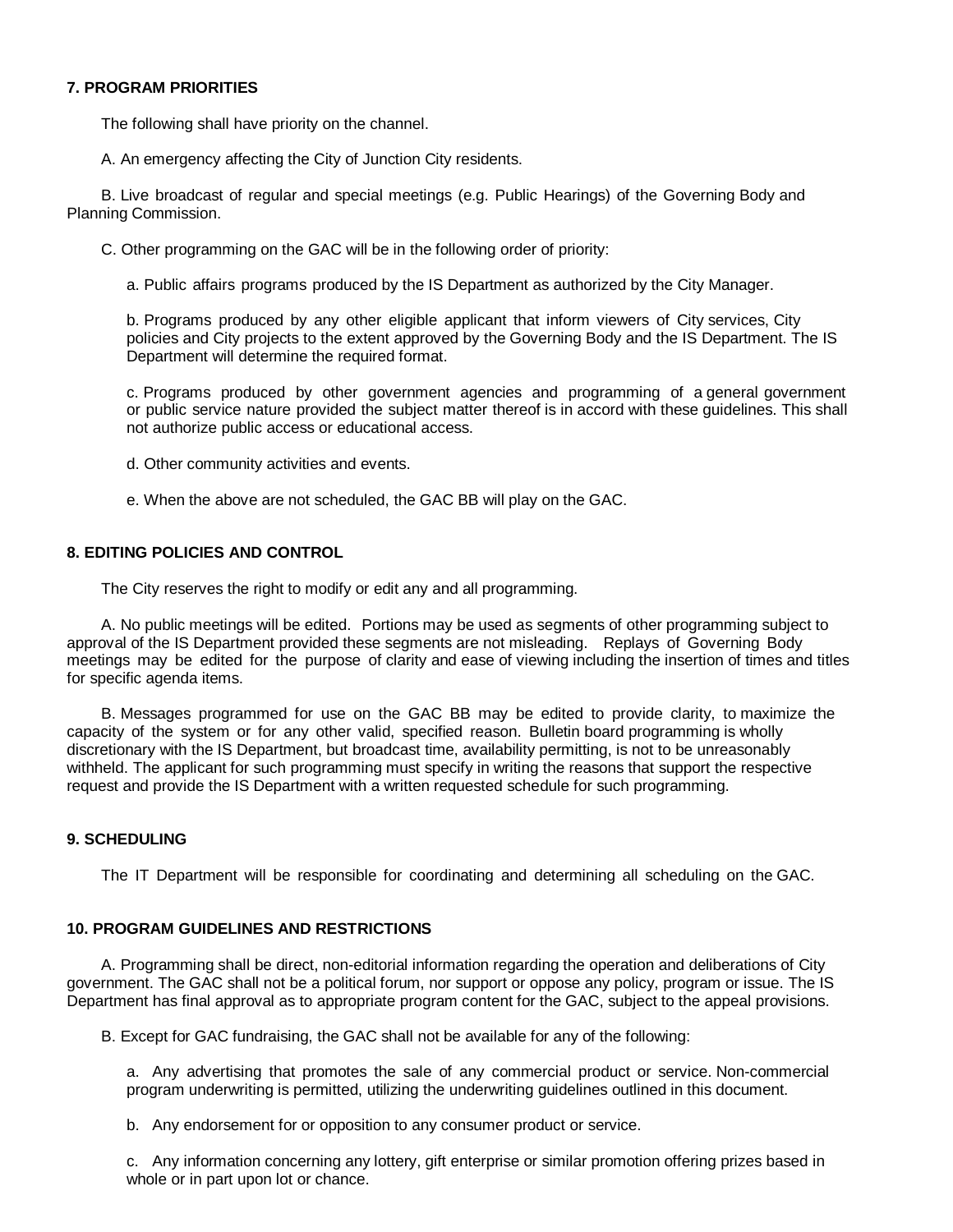- d. Any material that would violate any federal, state or city rule, regulation, statute, law or ordinance.
- e. Any material that promotes religious beliefs or religious philosophies.
- f. Technically unusable material.
- g. Any material copyrighted by any entity for which a written release has not been obtained.
- h. Material of a defamatory nature, or likely to invade an individual's privacy.
- i. Any material that, in the judgment of legal counsel, subjects the City to potential liability.

C. Public service or promotional announcements for government-sponsored events or programs may be accepted for broadcast. Public Service Announcements for events in government facilities such as parks and recreation are acceptable.

D. Optional Programming: Local affiliate repeats may be obtained through local news organizations and other related groups (PBS, KOFO, the Daily Union and local network affiliates, etc.). Arrangements for repeat broadcast of said programming may be made with such organizations, subject to compliance with the guidelines listed herein.

E. Declared candidates for elective or appointed office and persons or organizations advocating any cause, viewpoint or proposed policy of a partisan nature will not be allowed to use the GAC as a medium to express their views or opinions.

For purposes of this directive, a person is considered a candidate from the time of announcing publicly for office or from the official deadline for filing until the final election for the respective office has been held. The exclusion does not apply to persons who receive airtime as part of a public meeting on the GAC, nor does it apply to elected officials acting in their official capacity. This exclusion also does not apply to a program in which all candidates for a particular office appear in a forum where they are all given equal time.

#### **11. COMPLIANCE WITH LAWS; COPYRIGHT**

A. It is the responsibility of all applicants to abide by all applicable laws, rules and regulations. By applying for access, each applicant thereby automatically certifies to the City of Junction City, including the IS Department, that the respective applicant has complied with all of same, including copyright.

B. Each GAC program is a public record under Kansas law.

C. The City of Junction City retains all copyright to all items that are copyrightable by the City.

## **12. ONE COPY WITHOUT CHARGE**

A. Upon request, one copy of each program produced by the GAC may be provided free of charge to a featured program guest.

B. Copies for others are on a fee and time permitting basis.

C. A copy or copies may be provided to others under special circumstances at the discretion of the IS Department or City Manager.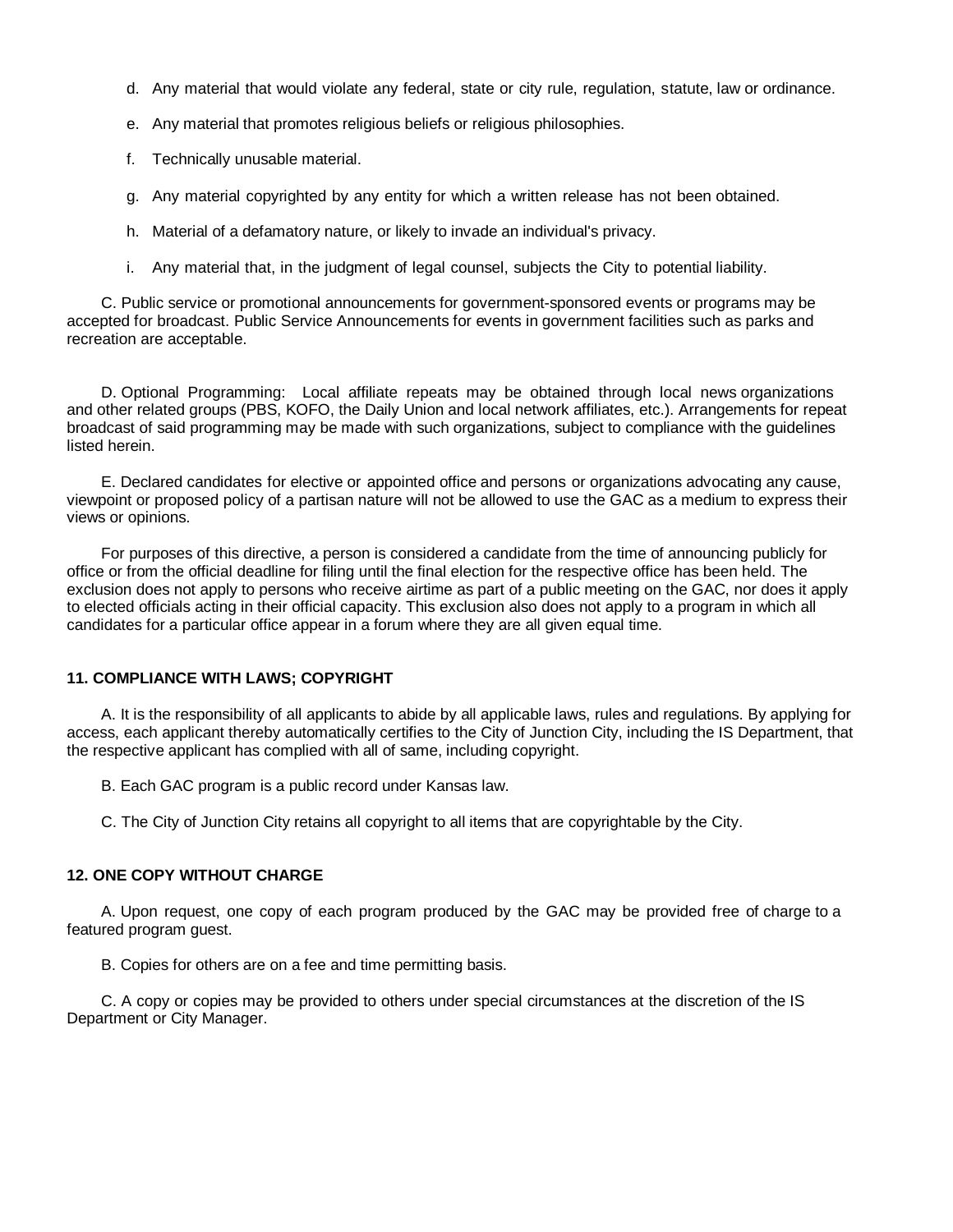## **13. UNDERWRITING (SPONSORSHIP) GUIDELINES**

A program underwriter (sponsor) is an individual, group, or entity who provides monetary or tangible assets to aid the production of a program. Corporations, divisions, subsidiaries of a corporation, endowments, foundations and individuals may be designated as underwriters to the GAC.

The City of Junction City, under the IS Department has established the following standards and practices for developing and accepting underwriters for the GAC as a whole, as well as individual programs or time periods.

A. The City of Junction City has designated the following special restrictions applicable to underwriters on the GAC:

a. The GAC does not accept underwriter support from businesses selling products such as cigarettes, tobacco products or alcohol, including distilled spirits, wine and beer.

b. The GAC reserves the right to refuse underwriter support from entities that may be viewed as controversial or that promote any product or position that may be contrary to the mission and goals of the City of Junction City or to public health, safety and welfare.

B. The following guidelines will determine the acceptability of underwriters on the City of Junction City GAC:

a. The underwriter may not exercise final editorial control over the content of any portion of the GAC's programming.

b. The public must not perceive that the underwriter has editorial control over the GAC's programming.

c. The public must not conclude that any GAC program promotes any underwriter's products, services or other business interests.

d. All underwritten programs may use a PBS style credit with logo or other graphic and voice over. The preferred text for underwriter credits is: "This program is made possible in part by funding from [underwriter name and brief non-solicitation message]." Also acceptable is "Sponsored by [underwriter name]" or "brought to you by [underwriter name]."

C. The GAC will have the following guidelines to govern underwriters:

a. All underwriter credits must identify the underwriter by name and/or logo. The GAC will not accept underwriter support without proper identification. Underwriters must place on file at the GAC office their full name, address, and phone number and agree to be available to inquiries from members of the public.

b. Commercial enterprises may become sponsors of programs that promote general interest in the nature of their business.

c. Underwriter credits may not include any strong call to action or direct solicitation to purchase a product, direct comparisons, price or value information or inducements to buy.

d. Toll-free numbers or web site addresses are acceptable in underwriter credits if their purpose is for the viewer to obtain more information. If their purpose is to solicit sales, however, the information is prohibited.

e. Underwriter credits may not exploit or take unfair advantage of the child audience.

f. Underwriter credits may not create the perception that there is a connection between the program content and the underwriter's products or services.

g. Underwriters may receive credit only at the beginning and end of a program.

h. No one credit may exceed fifteen seconds; a sequence of credits (multiple underwriters) cannot exceed sixty seconds.